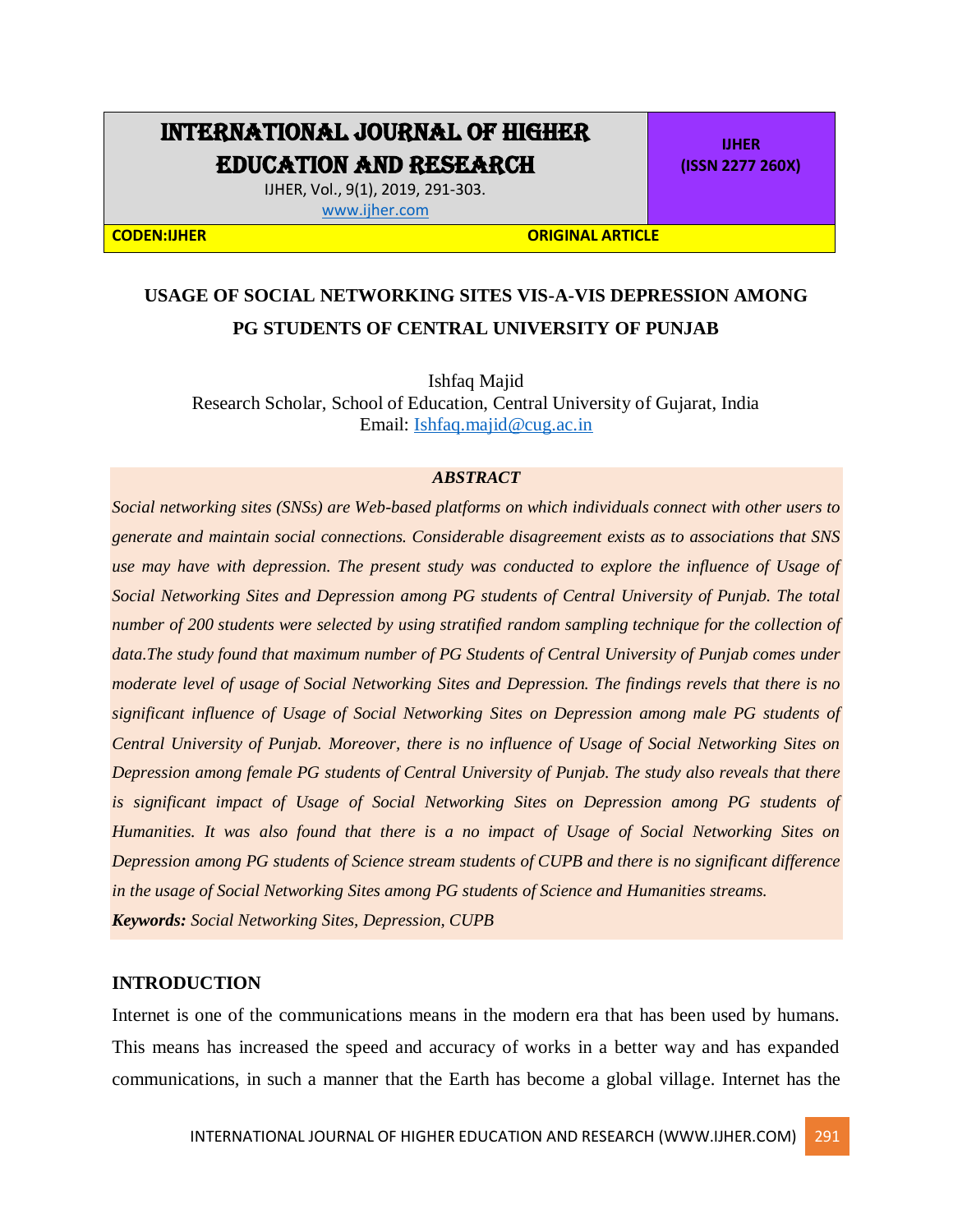ability to transfer millions of messages, messages that influence the values, attitudes and cultural identity of its users at the micro level and the socio-cultural system at macro level. This is in line with these changes that symbolic realities in Internet environment have provided the necessary ground for the formation of social media. Such a space known as a monolithic virtual reality, have features such as being beyond time and space, lack of restrictions on civil law-based states nations, concurrent availability, bring online and having cultural-religious-philosophicaleconomic spaces and freedom from new physical and sexual identities. In general, social networks refer to a group of people who communicate with one another in groups and share things such as their information, needs and thoughts, in other words, social media are sites that provide facilities for users to communicate within the framework of a network of personal and group relationships using a search engine and adding some features such as chatting, electronic messaging, sending image and sound and so on.

## **Social Networking Sites**

Social networking sites are a new generation of web facilities that are in the center of Internet users' attention today. These kinds of sites work on the basis of the formation of online communities, and each one brings together the groups of Internet users with common interests or characteristics. These networks have become in fact a new kind of social media that have provided a new way of communicating and sharing information on the Internet. Hundreds of millions of Internet users are the members of hundreds of different social networks and spend a part of their daily online activities on these sites. Networks such as Facebook, Twitter, WhatsApp, YouTube, My Space, Orkut, and Flickr are among those virtual social networking sites that have grown rapidly in a short period of time and are becoming more and more popular among people day by day. Since communication is the main reason for users to use social networks and since users can communicate with a lot of people in a short period of time, it has led to the excessive use of these Social Networking Sites by users, especially youngsters and the youth. It also causes people to get more interested in communication in cyberspace rather than the communication in the real world, and this might threaten their psychological health. Disorders such as Internet addiction, anxiety, depression, identity disorder, reduction of feelings are among common disorders which get aroused due to the excessive use of social networking sites.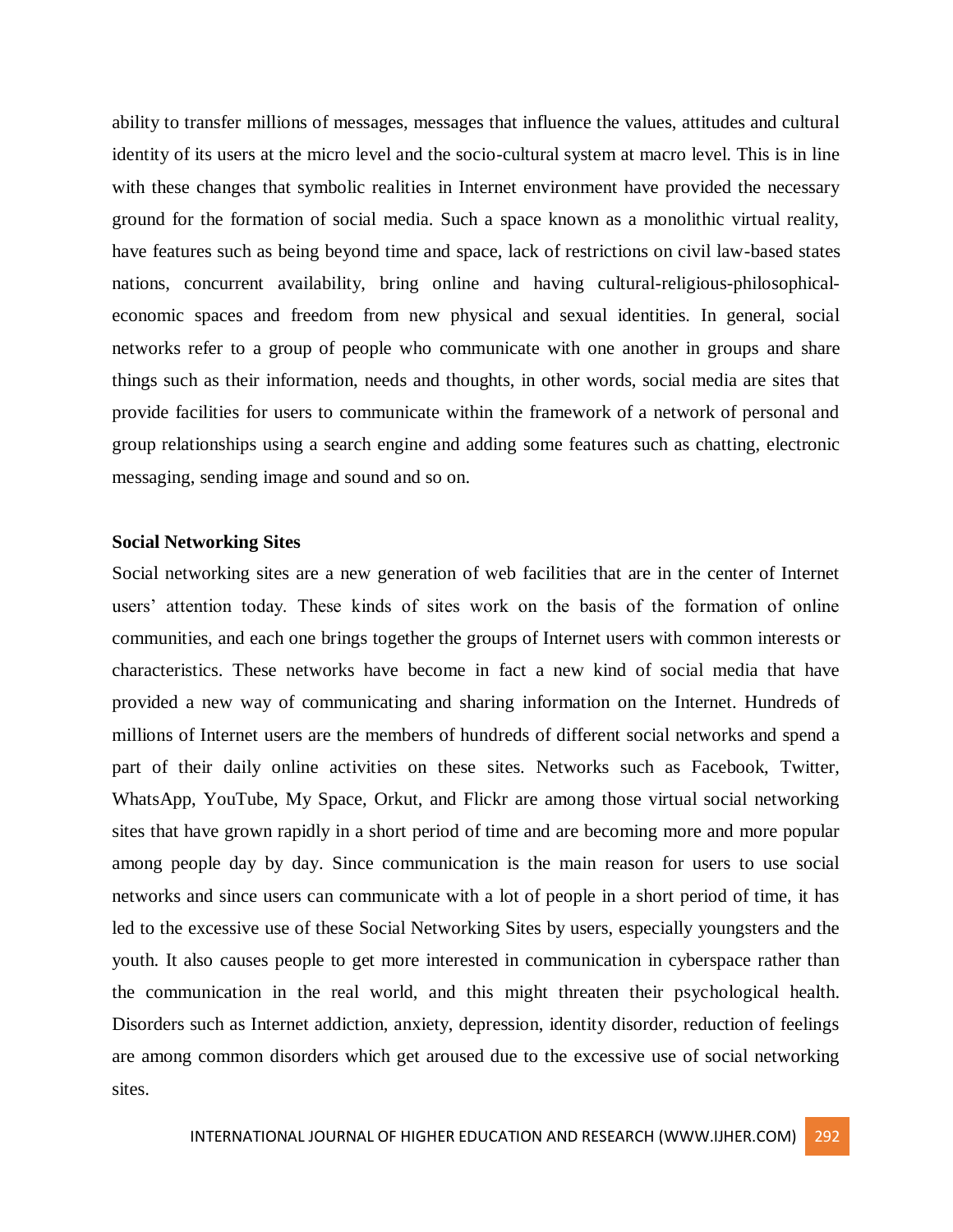Social networks (SNS) are web platforms where people join with other users to generate and maintain social connections. There is a strong disagreement about the associations that the use of SNS can have with depression and anxiety. On the one hand, SNS can protect against mental illnesses, as they support and allow interaction and social connection. On the other hand, there are many opportunities for bad communication and badly managed expectations, and maladaptive trends can be exaggerated, leaving people to experience a greater sense of isolation. In general, the environment of SNS can be as difficult as face-to-face interactions. As SNS membership continues to increase, it is increasingly important to address the possible advantages and disadvantages that the use of SNS can have on mental health.

## **Depression**

Depression is a disorder of mood, is a characterized by dejection, negative self-attitudes, indecisiveness, loss of motivation, disturbed sleep and sometimes by suicidal-preoccupation. In the early part of the twentieth century, a number of psychoanalysts sought to explain depression in the light of the prominent analytic theories of the time, as seen in the work of Karl Abraham, Sigmund Freud, SandorRado and somewhat later, Melanie Klein.

More recently, the study of depression has encompassed many diverse fields of scientific inquiry. Psychology and psychiatry are those fields that typically come to mind, but a wide ranging review of the fields that have examined depression include: biochemistry, genetics, social work, nursing, counseling, business, general medicine, biology, zoology, sociology education, physiology, endocrinology and other disciplines. It is estimated that by the year 2020 if current trends for demographic and epidemiological transition continue, the burden of depression will increase to 5.7% of the total burden of disease and it would be the second leading cause of disability-adjustment life years (DALYs).

#### **Signs and Symptoms**

Depression typically affects multiple areas of individual functioning including emotional, motivational, behavioral, cognitive and somatic symptoms.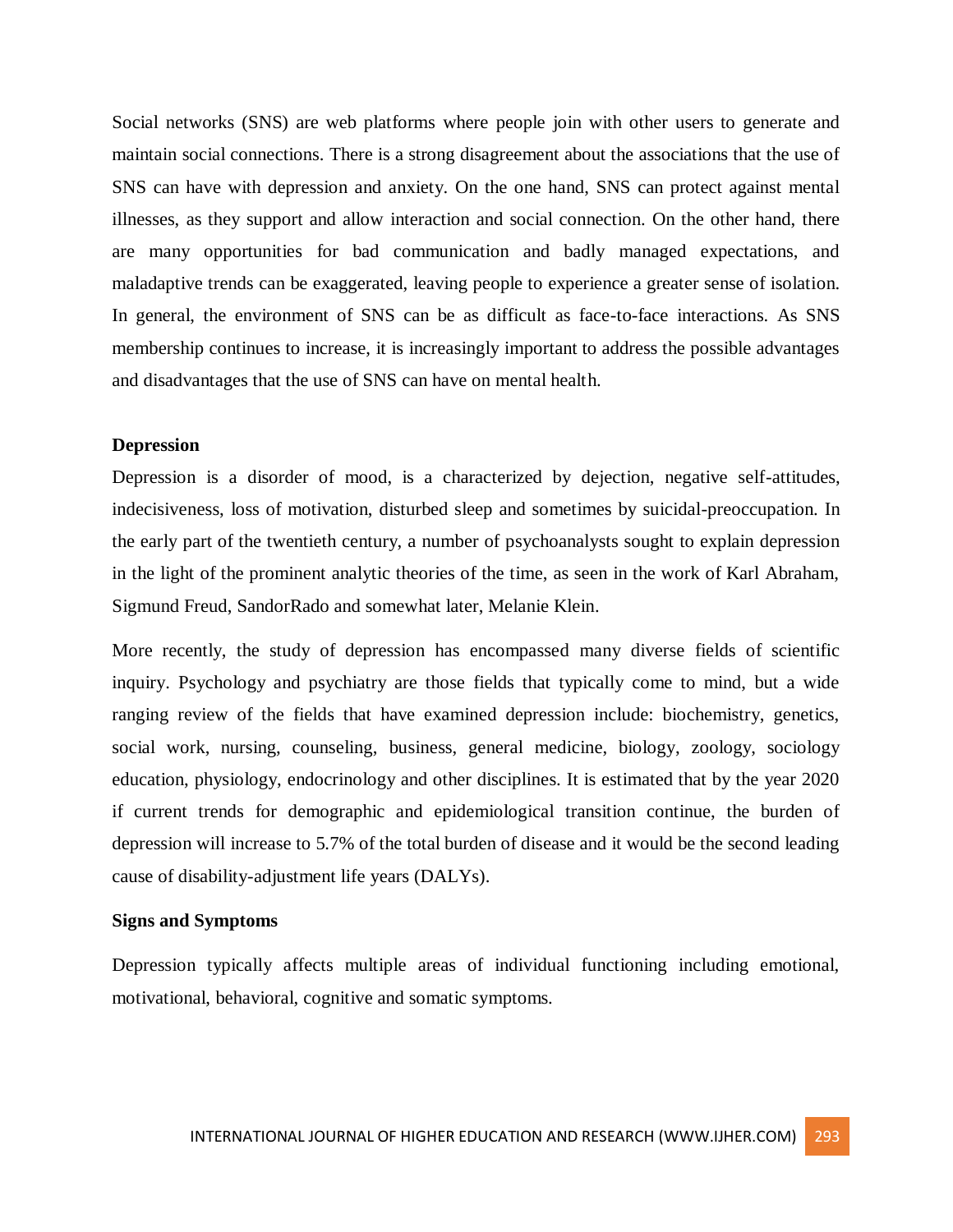Most people who are depressed feel sad, loss of emotional expression, anxious or empty mood, they tend to lose their sense of humor. Many depressed people seem to lose their feelings of affections for friends and relatives.

Depressed people usually loss of interest in activities that were once initiative or enjoyable, including sex. Almost all report a lack of drive, initiative and spontaneity.

Depressed people spend more time alone and may stay in bed for long periods. Depressed people may also move slowly with seeming reluctance and lack of energy.

Depressed people hold decidedly negative views of themselves. They consider themselves inadequate, undesirable, inferior, perhaps evils. Depressed people usually blame themselves for nearly every negative event, even things that have nothing to do with them, and they rarely credit themselves for positive achievement. Their guilt and self-critismmay seem harsh to everyone else, but they see it as perfectly appropriate. Another cognitive symptom of depression is a negative view of the future. The feeling of hopelessness, helplessness, pessimism, guilt, worthlessness and social withdrawal also makes depressed people especially vulnerable to suicidal thinking.

Depression is often accompanied by such physical ailments as headaches, indigestion, constipation, unpleasant sensations in the chest and generalized pain. Infact, many depressions are initially misdiagnosed as medical problems. Depressed people loss of appetite with weight loss or overeating with weight gain and sleep disturbance with insomania, early-morning awakening or oversleeping. Depressed people usually get less sleep overall than others and awaken more frequently during the night. At the other end of the spectrum, however are the approximately 9% of depressed people who sleep excessively.Depression differs from other behavior disorders of childhood and adolescence in its co morbidity with suicidal risk.

## **Rationale of the Study**

Social networking sites (SNS) are online services that emphasize the creation of a connection between people to enable them to share their interests. These network sites allow people to share their information in a group. Therefore, the main purpose of the social networking sites is to allow people to share their real-life interests, activities and experiences. To some extent, Social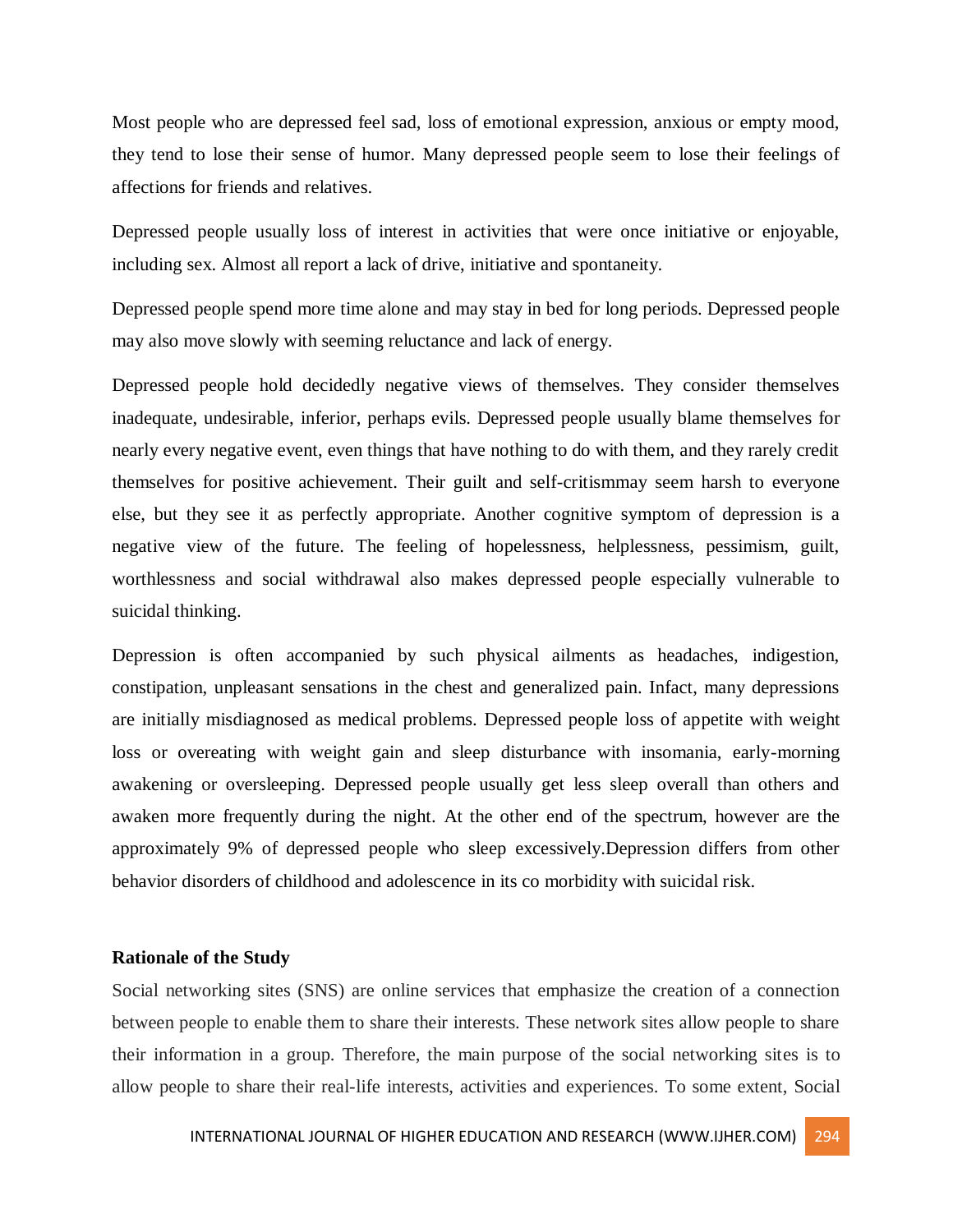Networking Sites help common masses to share their feelings but many a time become a reason of arising Depression. Vitak (2008) reported in a study that there are several reasons why people use a social networking site. One of the reasons is that they meet strangers and become friends. Through social networking sites, users can keep their interpersonal relationship with their friends and users can send private messages, can use chat rooms and other methods of communication. Lack et. al. (2009) reported that most of the students who use social networking sites, can easily access other user profiles by using their account information. It further suggests that formal education should be presided over by students regarding the use of these sites. Bicen and Cavus (2010) reported in their study that the use and exchange of knowledge on the internet is an integral or internal part of the life of university students. The findings of the study also show that Live Spaces and Facebook are the sites commonly used by students.

Miller et. al. (2010) conducted a survey among students on the use of social networking sites and the capability of published content. The answers indicate that students regularly publish inappropriate content for all types of audiences, especially for potential employers. Das and Sahoo(2010) reported in their study that people use SNS for many purposes mainly because SNS offers the opportunity to express their points of view and provide independence and connect a person with millions of people in the world.Morallo (2013) conducted a study on effects of social networking sites and found that the use of SNS did not have a significant relationship with the academic performance of students. The rating improvement is based on other factors within the teaching-learning process and therefore cannot be attributed to the use of SNS alone.

Banquilet. al. (2009) reported in a study that "Social networking sites negatively impacting academic performance" and also indicated that friendship networks often require access to information and knowledge directly and indirectly and the effect of friendship on the academic performance of the students was confirmed. Fadardi (2009) conducted a comparative study of depression and found that both groups, the number of children and the years of education predicted depression levels. However, abused wives obtained higher scores in terms of depression, anxiety and stress than unused abusers.Panticet. al. (2011) conducted a study on social networks and depression and found that online social networks are linked to depression. Further research is needed to determine the possible causal nature of this relationship.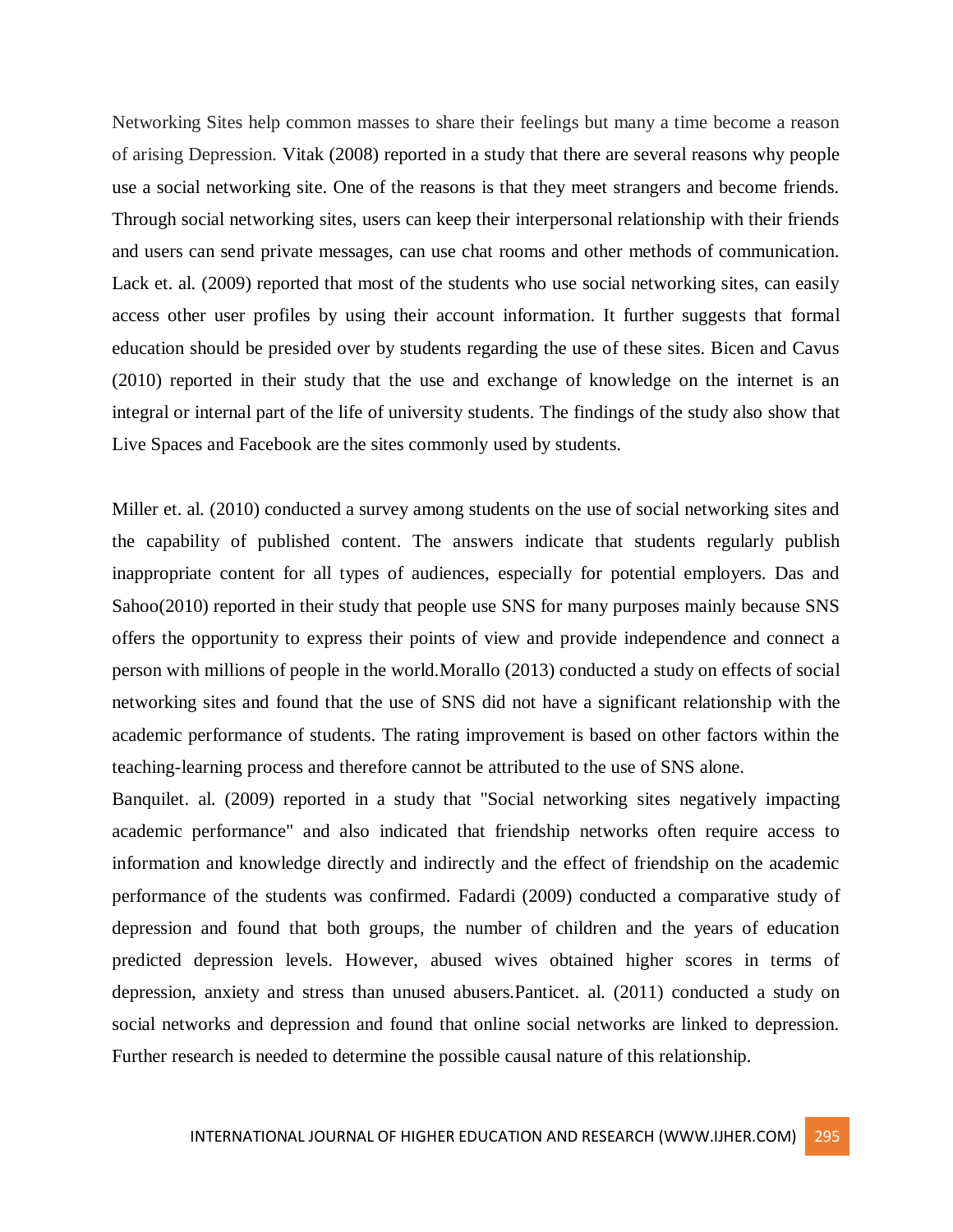On the basis of reviews researcher find that Social Networking Sites are Web-based platforms on which individuals connect with other users to generate and maintain social connections. Some reviews are showing that users use Social Networking Sites for enjoyment. But some reviews show that use of SNSs may lead to stress, depression and anxiety. On one hand, SNSs may protect from mental illness, as they support and enable social interaction and allow users to reflect aspects of their identity and express emotion that may be relevant to their life experience. On the other hand, there are many opportunities for miscommunications and mismanaged expectations and maladaptive tendencies can be exaggerated, leaving individuals feeling a greater sense of isolation. Central University of Punjab (CUPB) is a university where students from all over the country come to make their future. Almost all the students of Central University of Punjab are using Social Networking Sites despite ban by the authorities. Still students use Social Networking Sites by using proxies showing the addiction of students towards Social Media. Hence my research work got an opportunity to explore the negative effect of Social Networking Sites like Anxiety, Stress and Depression on students of Central University Of Punjab. So the main focus of the research will be how the usage of Social Networking Sites leads to depression among the PG students of Central University of Punjab.

## **Objectives of the Study**

- To study the level of usage of Social Networking Sites among PG Students of Central University of Punjab
- To examine the level of Depression among PG Students of Central University of Punjab
- To explore the influence of Usage of Social Networking Sites on Depression among Male PG Students of Central University of Punjab
- To explore the influence of Usage of Social Networking Sites on Depression among Female PG Students of Central University of Punjab
- To study the impact of Usage of Social Networking Sites on Depression among PG Students of Humanities Stream of Central University of Punjab
- To study the impact of usage of Social Networking Sites on Depression among PG Students of Science stream of Central University of Punjab
- To compare the usage of Social Networking Sites of male and female PG students of Central University of Punjab.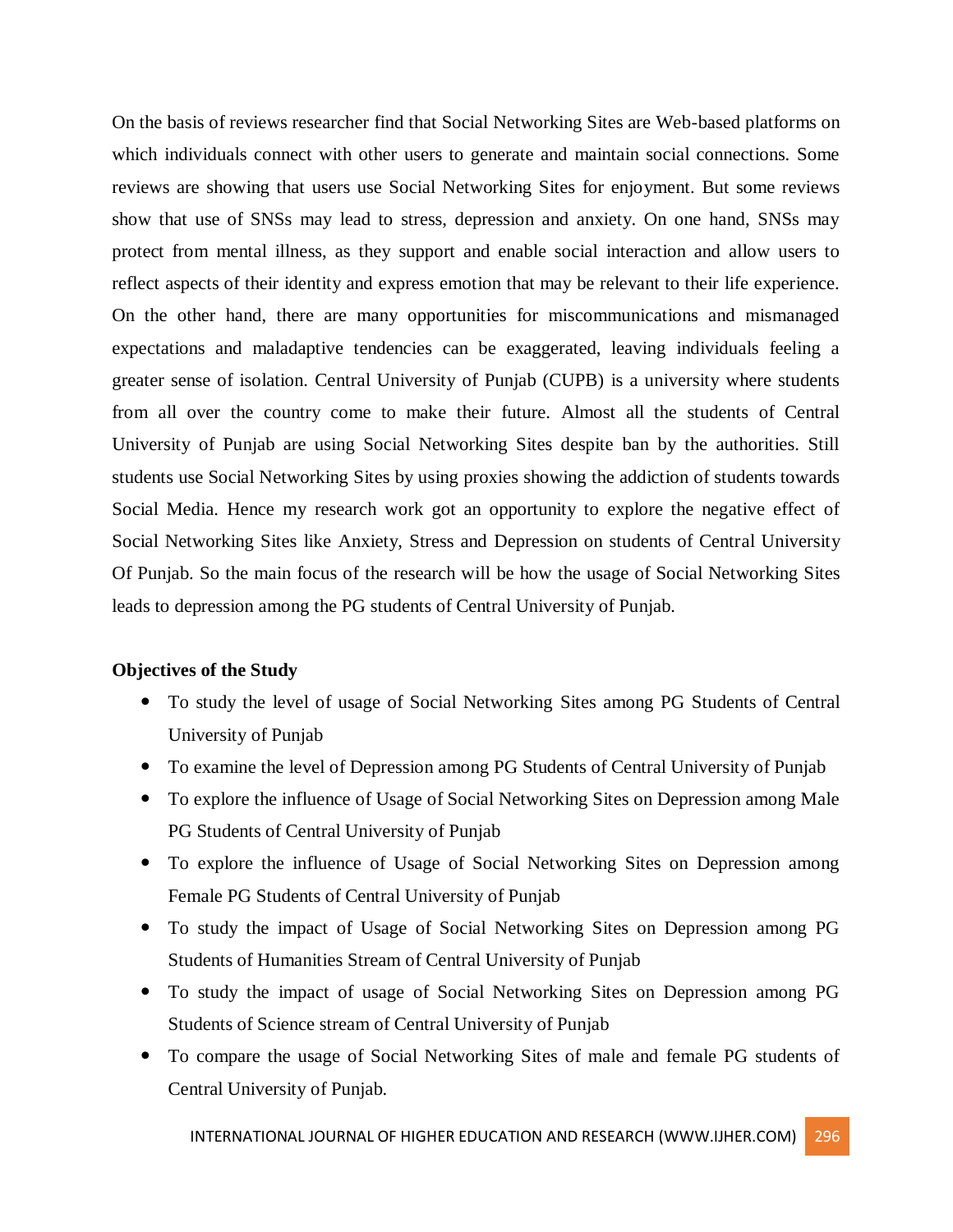- To compare the usage of Social Networking Sites among PG students of Science and Humanities streams of Central University of Punjab.
- To compare the level of Depression among PG students of Science and Humanities stream of Central University of Punjab
- To compare the level of Depression among male and female PG students of Central University of Punjab

## **Hypotheses of the Study**

- Majority of PG Students of Central University of Punjab will come under higher level of usage of Social Networking Sites
- Majority of PG Students of Central University of Punjab will depict low level of Depression.
- There will be no significant influence of Usage of Social Networking Sites on Depression among Male PG Students of Central University of Punjab
- There will be no significant influence of Usage of Social Networking Sites on Depression among Female PG Students of Central University of Punjab
- Usage of Social Networking Sites will put no significant impact on Depression among PG Students of Humanities Stream of Central University of Punjab
- Usage of Social Networking Sites will put no significant impact on Depression among PG Students of Science stream of Central University of Punjab
- There will be no significant difference in the usage of Social Networking Sites among the male and female PG students of Central University of Punjab.
- There will be no significant difference in the usage of Social Networking Sites among PG students of Science and Humanities streams of Central University of Punjab.

## **Delimitations of the Study**

- The study was delimited to four Humanities and four Science Departments of Central University of Punjab.
- The Sample size was delimited to 200 students of Humanities and Science Stream of Central University of Punjab.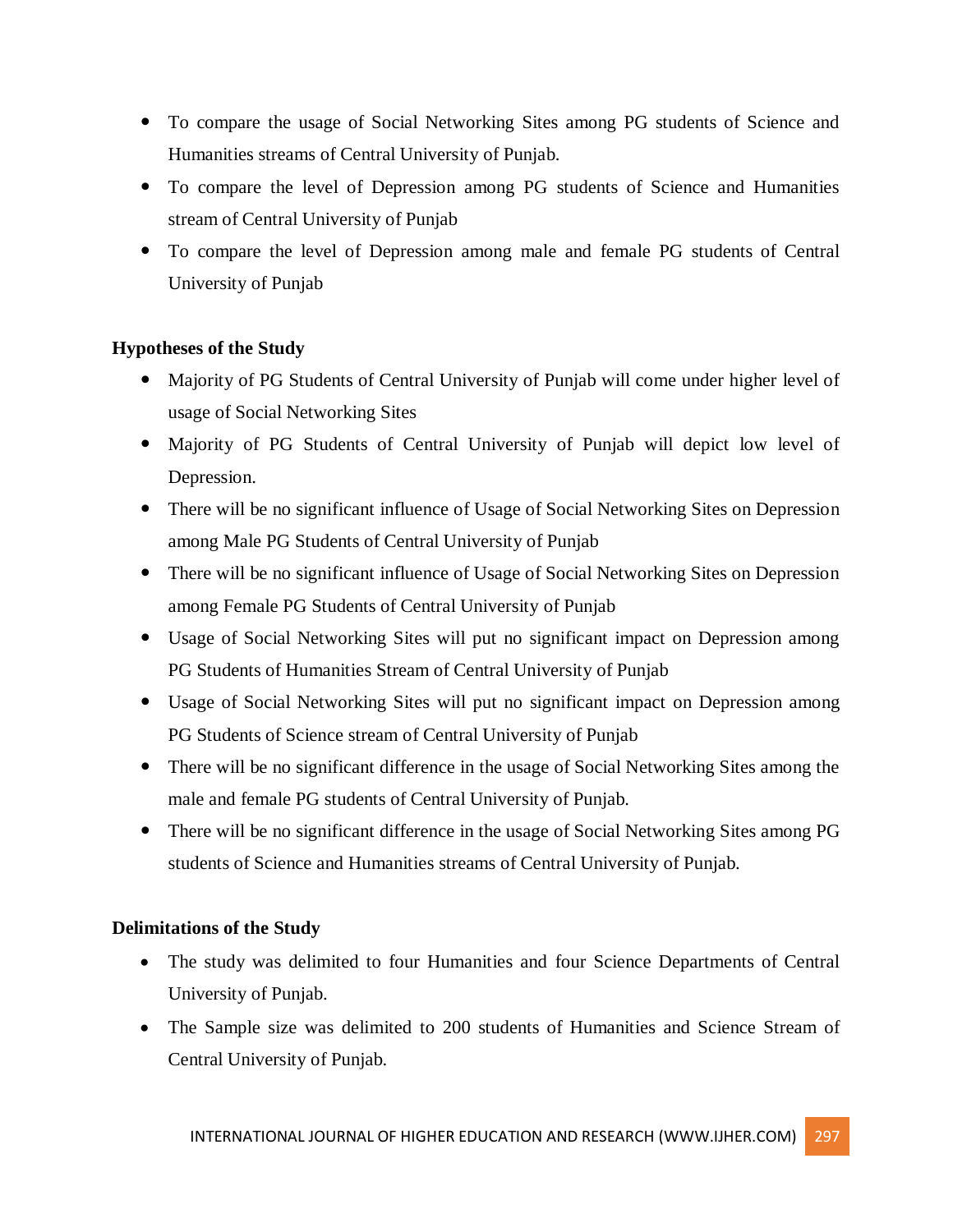The Sample size was further delimited to 100 male and 100 female PG students of Central University of Punjab.

## **Research Methodology**

In the present study, influence of usage of social networking sites and Depression on PG students of the Central University of Punjab, Bathinda.A sample of 200 post graduate students was taken and then classified according to their flows. The sample was further divided into gender wise and stream wise. The researcher used the stratified random sampling technique for collection of data. Data were collected from the Central Punjab University, Bathinda. The investigator used Depression scale (2011) by Pallavi Bhatnagar, Megha Singh, Manoj Pandey, Sandhya and Amitabh. Self-made Questionnaire on checking Usage of Social Networking Sites was developed by the investigator. The investigator used Percentage analysis, t-test as well as Correlation statistical technique for testing the hypothesis

#### **RESULT**

 Table 1.1 shows the Level of usage of Social Networking Sites among PG Students of Central University of Punjab. It was revealed from table 1.1 that out of 200 students, 18% of the PG students fall under higher level of Usage of Social Networking Sites, 68% fall in the moderate level and 14% fall in the Low level of Usage of Social Networking Sites. It was found that majority of the PG students of Central University of Punjab have moderate level of Usage of Social Networking Sites. Hence the hypothesis is rejected.

|          |     | High Level of | Moderate Level of   Low Level of |              |
|----------|-----|---------------|----------------------------------|--------------|
| Usage of |     | Usage of SNS  | Usage of SNS                     | Usage of SNS |
| SNS      | 200 | 18%           | 68%                              | 14%          |

*Table: 1.1 Level of usage of Social Networking Sites among PG Students of CUPB*

 Table 1.2 shows the level of Depression among PG students of Central University of Punjab. From table 1.2, it was found that 15.5% fall under normal level of Depression, 15.5% fall under Mild level, 51.5% fall under moderate & 17.5% fall under severe level of Depression. Hence, it was found that maximum number of the PG students of Central University of Punjab have moderate level of Anxiety. Hence the hypothesis is rejected.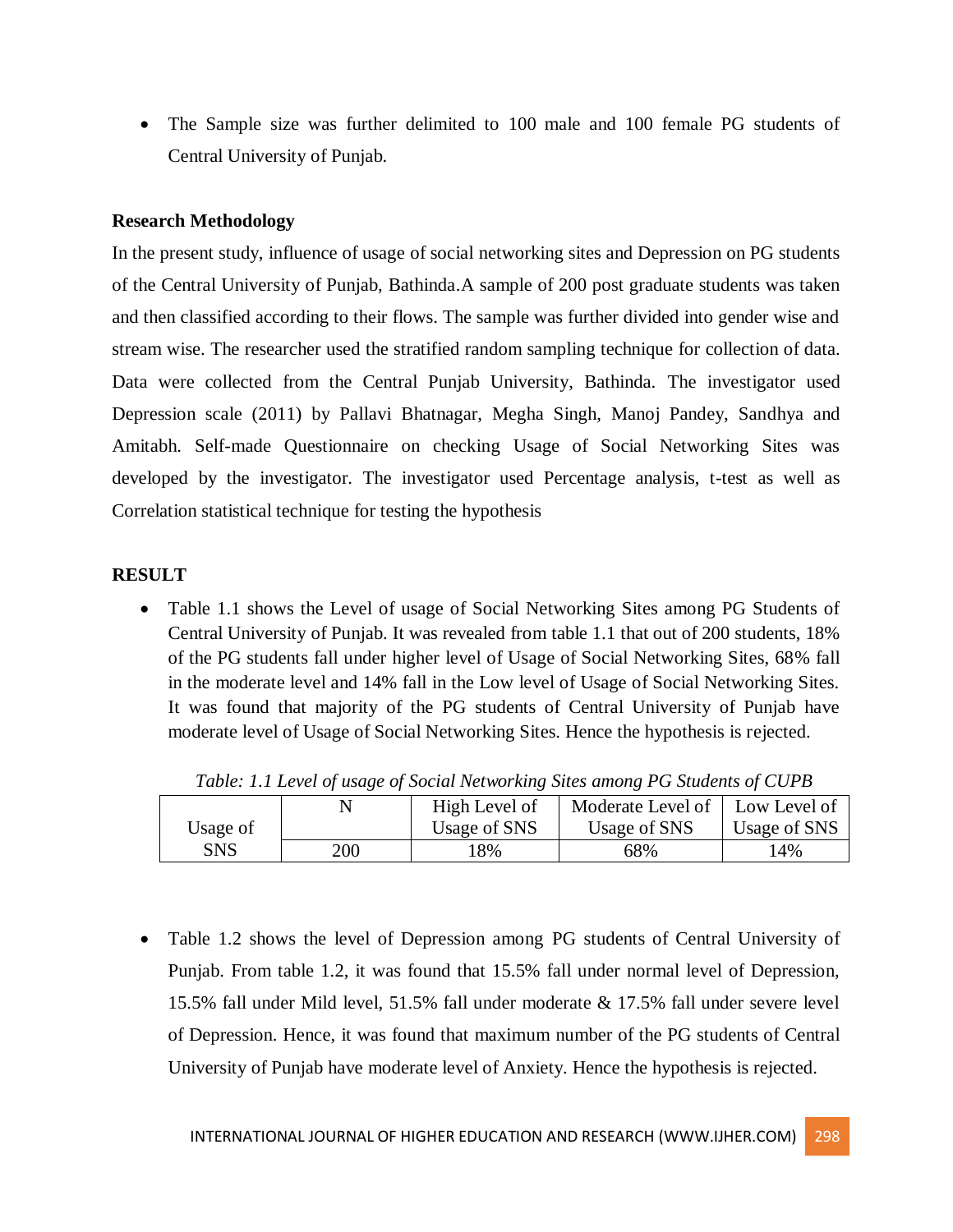|            |     | Normal level | Mild level of | Moderate   | Severe level of |
|------------|-----|--------------|---------------|------------|-----------------|
| Level of   |     |              | Depression    | level of   | Depression      |
| Depression |     | Depression   |               | Depression |                 |
|            | 200 | 15.5%        | 15.5%         | 51.5%      | 17.5%           |

*Table1.2:Level of Depression among PG Students of CUPB*

• Table 1.3 show the coefficient of correlation between Usage of Social Networking Sites and Depression among male PG students of Central University of Punjab. It was revealed from table Table 1.3 that the r-value of Usage of Social Networking Sites and Depression of male students of Central University of Punjab is -0.0118 which is less than table value of r with the df of 200 at 0.05 i.e. 198. Hence r-value is not significant at 0.05 level.Hence it can be interpreted that from the table 1.3 that the coefficient of correlation is negative, so it can be hypothesized as there is no significant influence of Usage of Social Networking Sites on Depression among male PG students of Central University of Punjab. Here, the null hypothesis is rejected.

*Table 1.3: Coefficient of Correlation between Usage of Social Networking Sites and Depression among male PG students of Central University of Punjab*

| <b>Variables</b>                                 | N   | df  | 'r' value | <b>Level of</b><br><b>Significance</b> | <b>Remarks</b>          |
|--------------------------------------------------|-----|-----|-----------|----------------------------------------|-------------------------|
| Usage of<br>Social<br>Networking<br><b>Sites</b> | 100 | 198 | $-0.0118$ | < 0.05                                 | Negative<br>Correlation |
| Depression                                       | 100 |     |           |                                        |                         |

- Table 1.4 shows the coefficient of correlation between Usage of Social Networking Sites and Depression among female PG students of Central University of Punjab. It was revealed from table 1.4, the r-value of Usage of Social Networking Sites and Depression of female students of Central University of Punjab is -0.1319 which is less than table value of r with the df of 200 at 0.05 i.e. 198. Hence r-value is not significant at 0.05 level. Hence it can be interpreted that the coefficient of correlation is negative, so there is a no influence of Usage of Social Networking Sites on Depression among female PG students of Central University of Punjab.
- *Table 1.4: Coefficient of Correlation between Usage of Social Networking Sites and Depression among Female PG students of Central University of Punjab*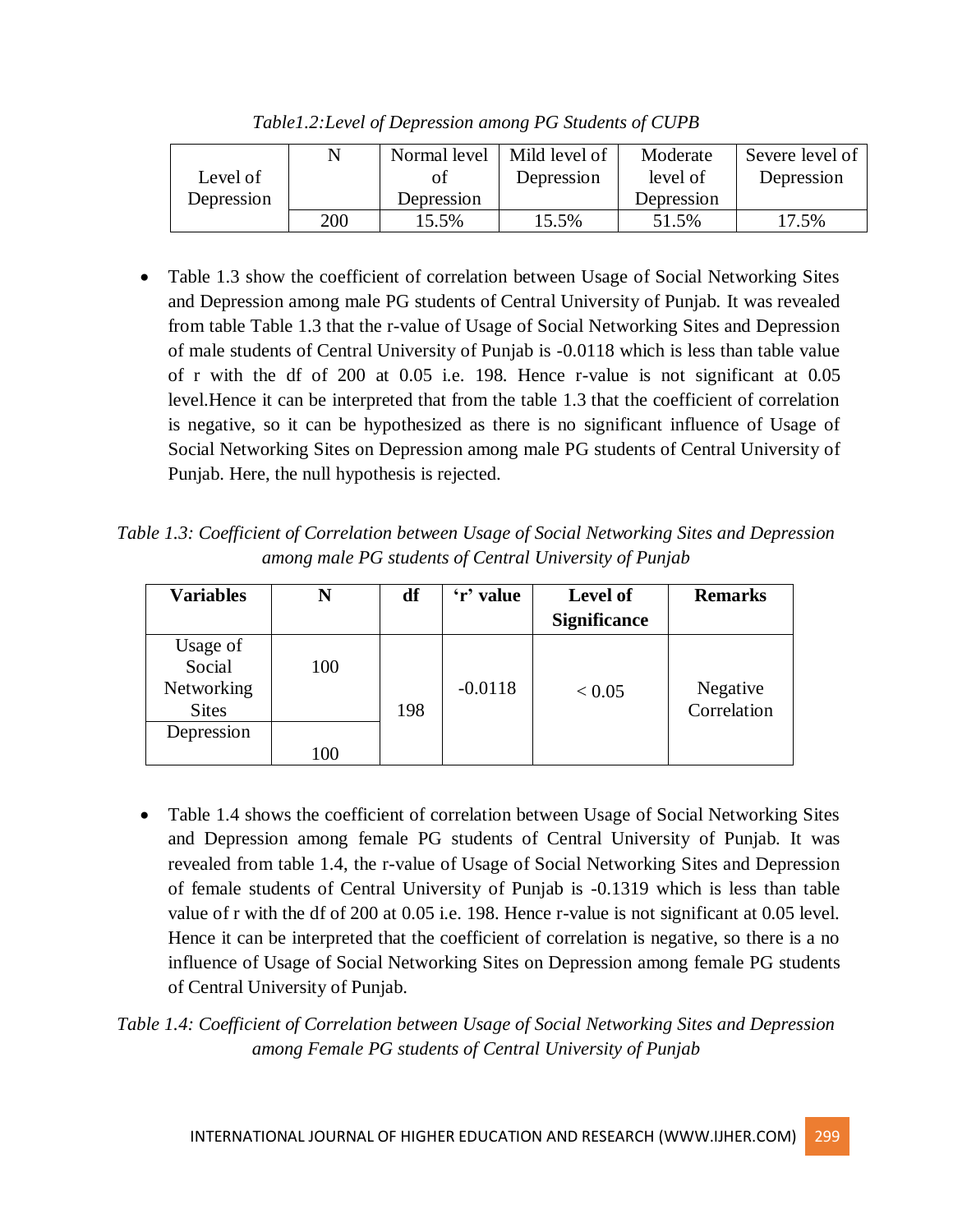| <b>Variables</b>                                 | N   | df  | 'r' value | <b>Level of</b><br><b>Significance</b> | <b>Remarks</b>          |
|--------------------------------------------------|-----|-----|-----------|----------------------------------------|-------------------------|
| Usage of<br>Social<br>Networking<br><b>Sites</b> | 100 | 198 | $-0.1319$ | < 0.05                                 | Negative<br>Correlation |
| Depression                                       | 100 |     |           |                                        |                         |

 Table 1.5 shows the coefficient of correlation between Usage of Social Networking Sites and Depression among PG students of Humanities Stream of Central University of Punjab. It was revealed from table 1.5 that the r-value of Usage of Social Networking Sites and Depression of PG students of Humanities stream of CUPB is 0.0303 which is less than table value of r with the df of 200 at 0.05 i.e. 198. Hence r-value is not significant at 0.05 level. Hence it can be interpreted that the coefficient of correlation is positive, so it can be hypothesized as there is significant impact of Usage of Social Networking Sites on Depression among PG students of Humanities Stream of Central University of Punjab. Here, the null hypothesis is rejected.

*Table 1.5: Coefficient of Correlation between Usage of Social Networking Sites and Depression among PG Students of Humanities Stream of Central University of Punjab*

| <b>Variables</b> | N   | df  | 'r' value | <b>Level of</b>     | <b>Remarks</b> |
|------------------|-----|-----|-----------|---------------------|----------------|
|                  |     |     |           | <b>Significance</b> |                |
| Usage of         |     |     |           |                     |                |
| Social           | 100 |     |           |                     |                |
| Networking       |     |     |           |                     | Positive       |
| <b>Sites</b>     |     | 198 | 0.0303    | < 0.05              | Correlation    |
| Depression       |     |     |           |                     |                |
|                  | 100 |     |           |                     |                |

 Table 1.6 shows the coefficient of correlation between Usage of Social Networking Sites and Depression among PG students of Science Stream of Central University of Punjab. It was revealedthat the r-value of Usage of Social Networking Sites and Depression of PG students of Science stream of CUPB is -0.1153 which is less than table value of r with the df of 200 at 0.05 i.e. 198. Hence r-value is not significant at 0.05 level. Hence it can be interpreted that the coefficient of correlation is negative, so there is a no impact of Usage of Social Networking Sites on Depression among PG students of Science stream students of CUPB. Hence, the null hypothesis is rejected.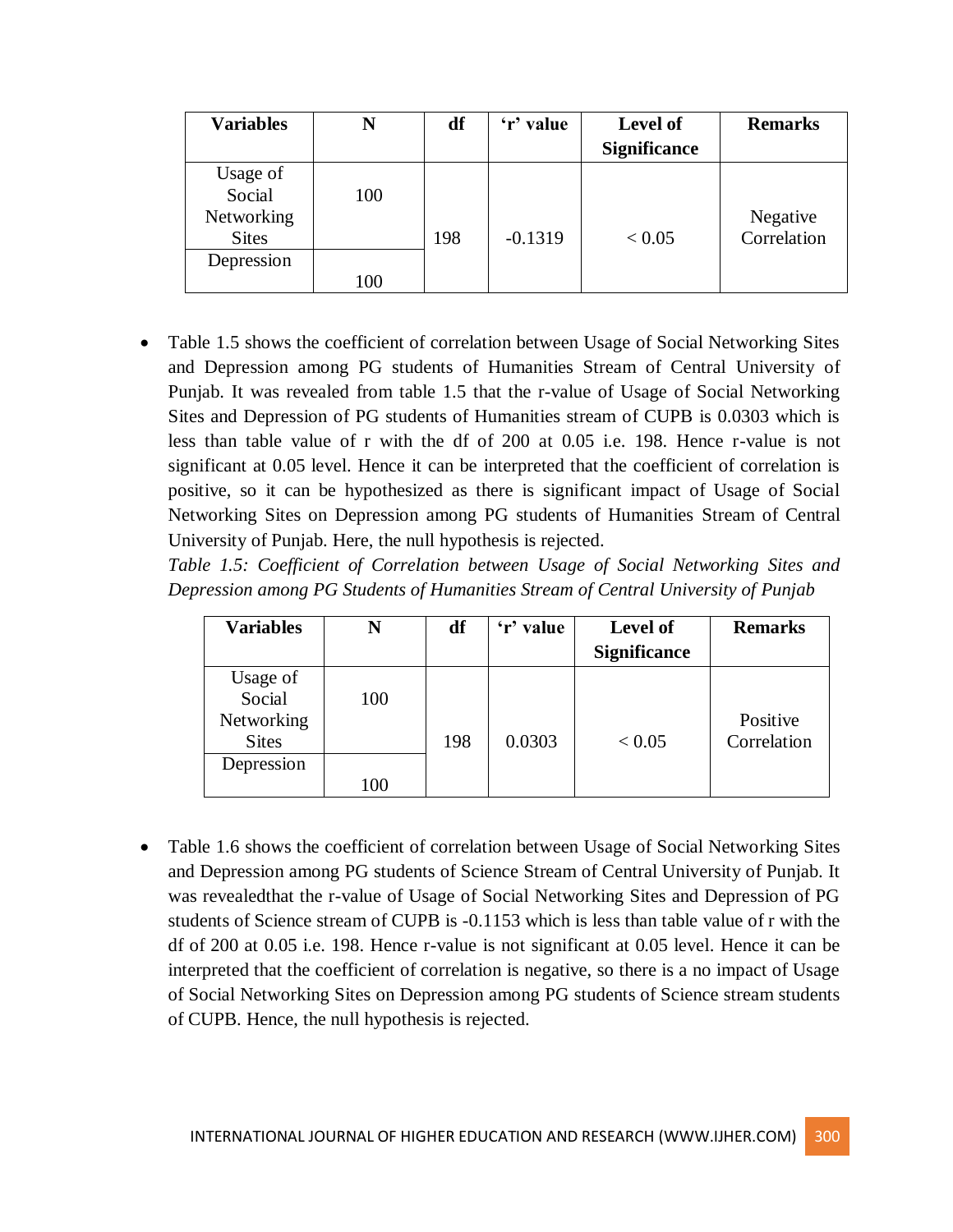*Table 1.6: Coefficient of Correlation between Usage of Social Networking Sites and Depression among PG Students of Science Stream of Central University of Punjab*

| <b>Variables</b>                                 | N   | df  | 'r' value | <b>Level of</b><br><b>Significance</b> | <b>Remarks</b>          |
|--------------------------------------------------|-----|-----|-----------|----------------------------------------|-------------------------|
| Usage of<br>Social<br>Networking<br><b>Sites</b> | 100 | 198 | $-0.1153$ | < 0.05                                 | Negative<br>Correlation |
| Depression                                       | 100 |     |           |                                        |                         |

• Table 1.7 shows the Mean, S.D, t- value and level of significance of usage of Social Networking Sites among male and female PG students of Central University of Punjab. From the table, it was revealed that the mean value of Usage of social networking sites of male and female are 86.88 and 86.78 respectively. The S.D. of male students is 7.67 and that of female students is 5.96. Also the calculated t-value is 0.10 which is less than table value of t with the df 198 at 0.05 level i.e. 1.98. Hence, it is concluded that the t-value is not significant at 0.05 level. Therefore, the null hypothesis is accepted i.e. there is no significant difference between usage of Social Networking Sites among male and female PG students of Central University of Punjab.

*Table1.7: Comparison of usage of Social Networking Sites among the male and female PG students of Central University of Punjab*

| <b>Variables</b> | N   | <b>Mean</b> | S.D. |      | 't' value   Level of significance |
|------------------|-----|-------------|------|------|-----------------------------------|
| Male             | 100 | 86.88       | 7.67 | 0.10 | < 0.05                            |
| Female           | 100 | 86.78       | 5.96 |      |                                   |

• Table 1,8 shows the Mean, S.D, t- value and level of significance of usage of Social Networking Sites among PG students of Science and Humanities streams of Central University of Punjab. From the table 3.21 it was revealed that the mean value of Usage of social networking sites of Humanities and Science stream students are 87.56 and 86.1 respectively. The S.D. of Humanities student is 6.484 and that of Science students is 7.156. Also the calculated t-value is 1.50 which is less than table value of t with the df 198 at 0.05 level i,e. 1.98. Hence, it is concluded that the t-value is not significant at 0.05 level. Therefore, the null hypothesis is accepted i.e. there is no significant difference between usage of Social Networking Sites among science and Humanities PG students of Central University of Punjab.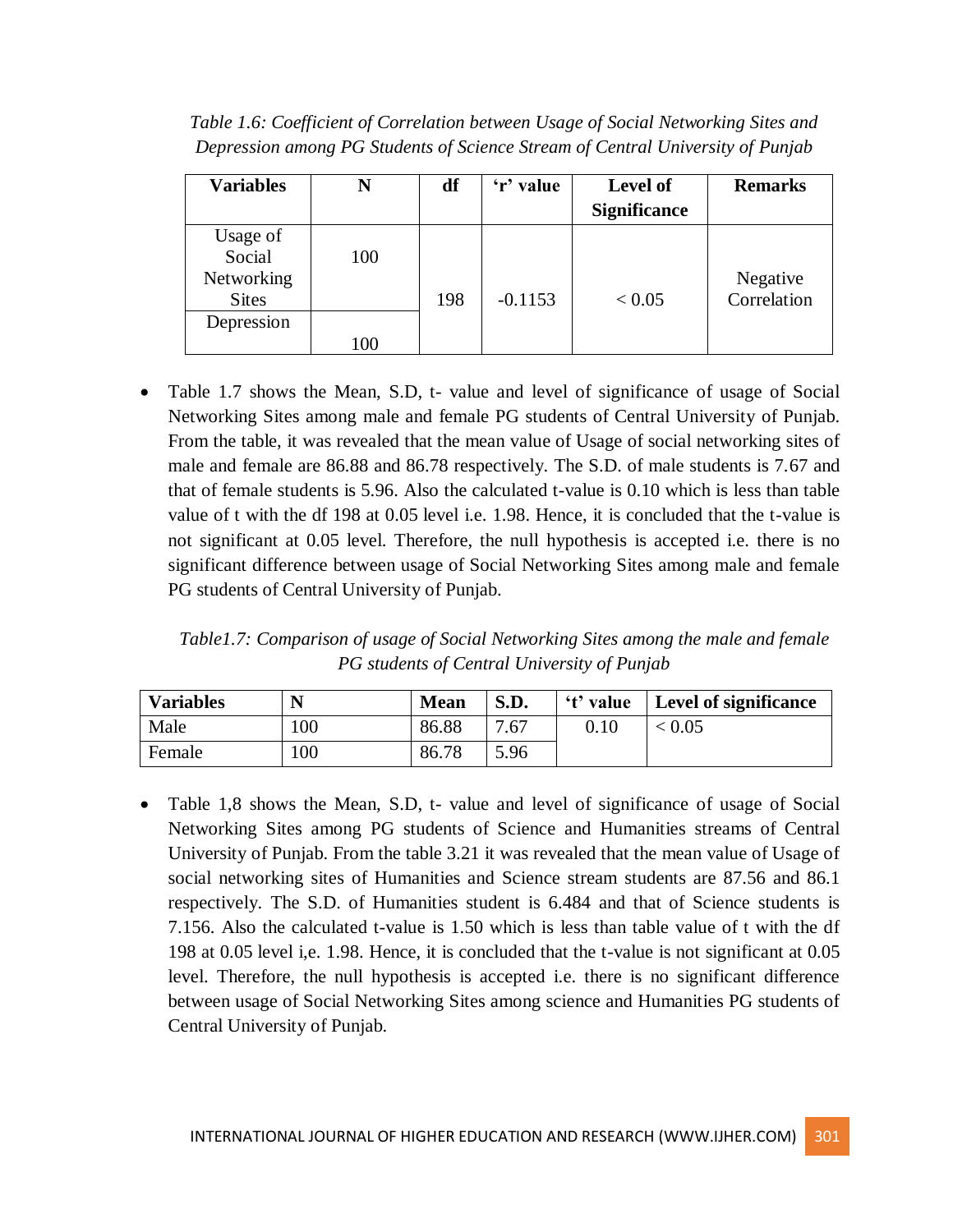| Table 1.8: Comparison of usage of Social Networking Sites among PG students of |  |
|--------------------------------------------------------------------------------|--|
| Science and Humanities streams of Central University of Punjab                 |  |

| <b>Variables</b> | N   | <b>Mean</b> | S.D.  | df  | $6 + 9$ | <b>Level</b> | Oİ |
|------------------|-----|-------------|-------|-----|---------|--------------|----|
|                  |     |             |       |     | value   | significance |    |
| Humanities       | 100 | 87.56       | 6.484 | 198 | .50     | 0.05         |    |
| Science          | 100 | 86.1        | 156   |     |         |              |    |

#### **CONCLUSION**

In view the results of the present study the investigator recommends that students should be monitored about the usage of Social Networking Sites. The Students should be educated on advantages and disadvantages of using Social Networking Sites. The use of Social Networking Sites by students should focus on the academic excellence of those sites instead of using them for negative purposes. The students should be educated about the negative effects of Depression and the various precautions to avoid them.

#### **REFERENCES**

- Vitak, J. M. (2008). Facebook Friends: How Online identities Impact Offline Relations. *Washington, D.C. Retrieved From [https://goo.gl/R4WdWd.](https://goo.gl/R4WdWd)*
- Lack, C. W., Beck, L. and Danielle, H. (2009).Use of Social Networking by Undergraduate Psychology Majors.*First Monday*, 14(12).Retrieved from [https://goo.gl/gRWgX6.](https://goo.gl/gRWgX6)
- Bicen, H. and Cavus, N. (2010). The Most Preferred Social Network Sites by Students. *Procedia Social and Behavioural Sciences*, 2(2), 5864- 5869[.doi:org/10.1016/j.sbspro.2010.03.958.](https://doi.org/10.1016/j.sbspro.2010.03.958)
- Miller, R., Parsons, K., and Lifer, D. (2010). Students and Social Networking Sites: The Posting Paradox. *Behaviour and Information Technology*, 29(4), 377-382. [doi:](http://dx.doi.org/10.1080/01449290903042491)  [10.1080/01449290903042491.](http://dx.doi.org/10.1080/01449290903042491)
- Das, D. B., Sahoo, J. S. (2011). Social Networking Sites A Critical Analysis of Its Impact on Personal and Social Life.*International Journal of Business and Social Science,* 2(14), 222- 228. Retrieved From [https://goo.gl/OguOvY.](https://goo.gl/OguOvY)